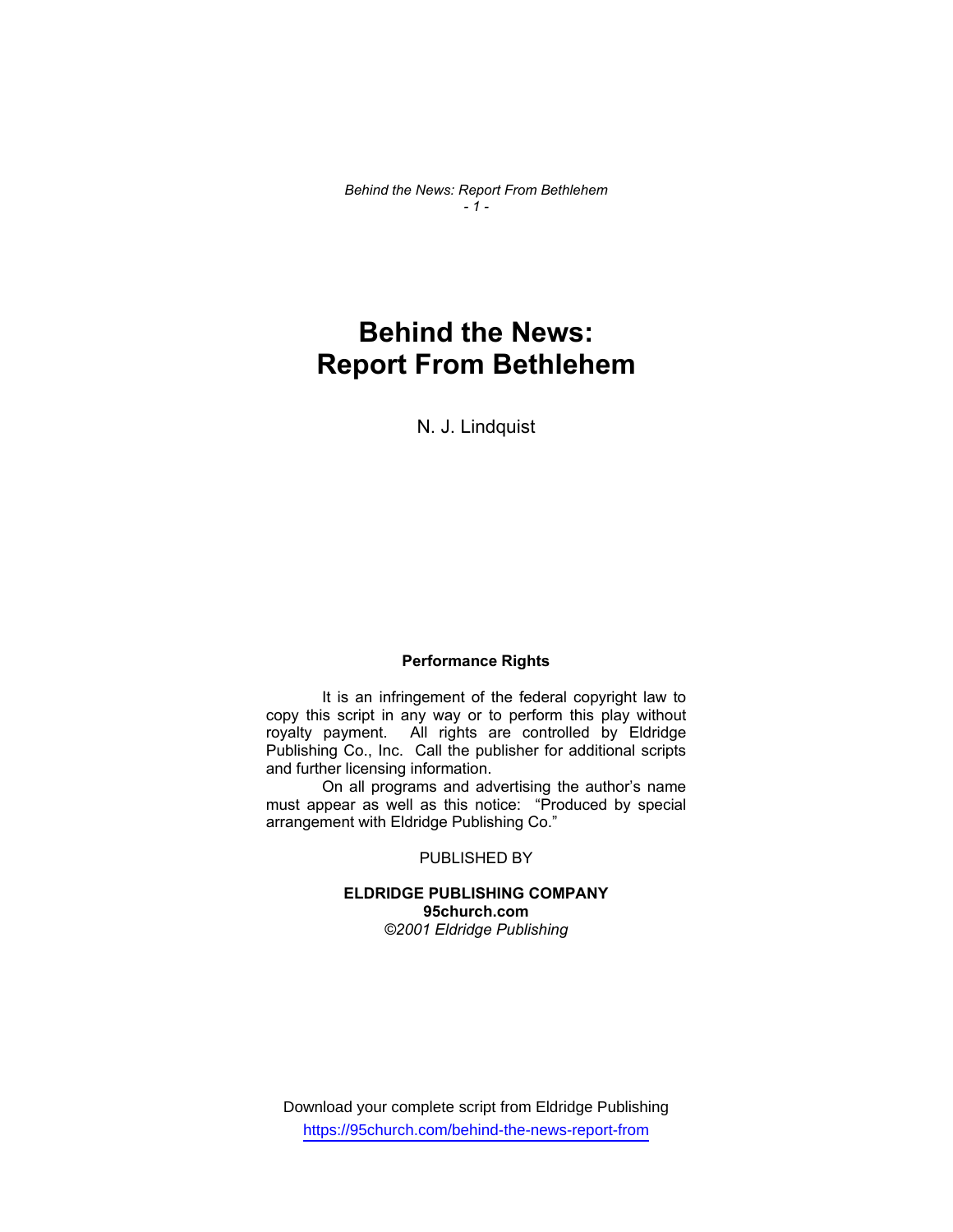#### *Behind the News: Report From Bethlehem - 2 -*

# **DEDICATION**

To Brent Wilson, who asked me if I could write a play.

# **STORY OF THE PLAY**

 If we had been able to look on by satellite television when Jesus was born, what would have been considered newsworthy? This innovative play, written to be performed live or using videotaped interviews, follows a North American news show's attempt to determine why all the baby boys in Jerusalem were murdered by Herod's soldiers. Studio hosts, Paula and Jack, put the pieces together as investigative reporters, Madeline (in Bethlehem) and Frank (in Jerusalem), talk to a scribe from the royal palace, one of the killer soldiers, a couple of other worldly Magi, an earnest innkeeper and his wife, two simple-yet-not-so-simple shepherds, a couple from Mary and Joseph's home town of Nazareth, and an old woman named Anna who spends most of her time in the temple at Jerusalem. At the conclusion, the reporters (along with the viewers) have to decide if this story will affect their lives.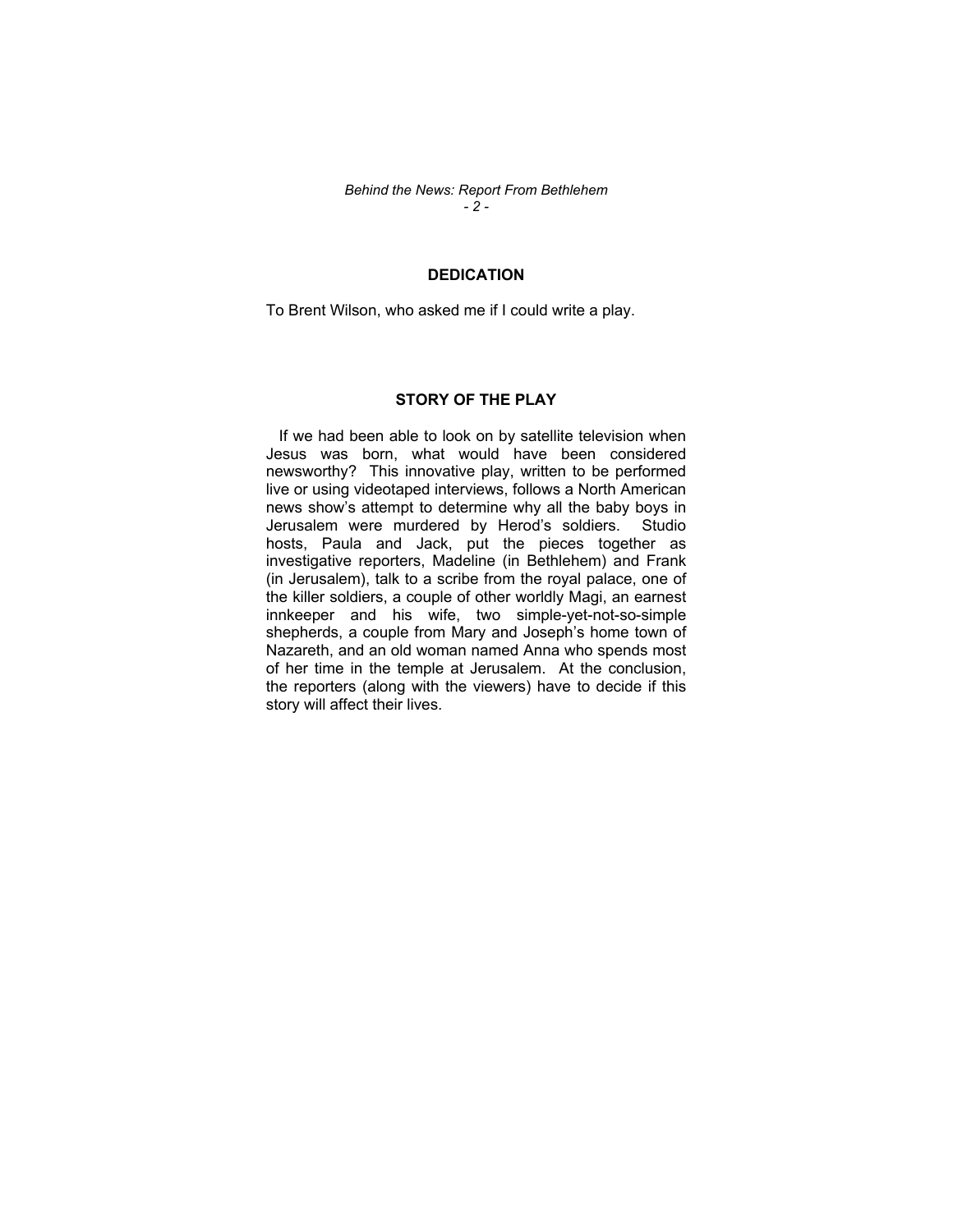# **CAST OF CHARACTERS**

*(with doubling 4 m, 3 w, 1 flexible and extras)*

- PAULA BURROUGHS: Anchorwoman, attractive, young. She is fairly new in her job but professional and enthusiastic. She wears appropriate suits or dresses.
- **JACK MACDOUGALL:** Anchorman, a little older. Steady, assured, smooth, and very professional.
- **FRANK PROUSE:** On-location reporter. Older, experienced, somewhat jaded. Suit or trench coat, rather disheveled.
- **MADELINE SMITH:** Journalist and interviewer, enthusiastic but very skeptical. Very well dressed with blazers or suits.
- PALACE SCRIBE: "Press" secretary, nervous, anxious and haughty. Speaks pompously and slowly except when uncertain. Expensive robes and jewelry.
- **CROWD:** At least three males and two females.
- **SOLDIER X:** Stallone-type, wearing appropriate armor and a hood to conceal his identity.

**MAN and TWO WOMEN:** In Jewish mourning clothes.

- **MAGI 1:** Friendly and talkative. In good but travel-stained robes. "Eastern" accent.
- **MAGI 2:** Asian, quiet, with vast knowledge and simple faith. Brown robes. Different "Eastern" accent.
- **REUBEN:** Innkeeper, middle-aged, a devout Jew and an honest man.
- **MARTHA:** His wife, very much like him.
- **REBECCA:** Nosy, large, and envious of others.
- **SOL:** A small man, not able to withstand the force of his wife's personality, but with his own opinions.
- **SIMON:** Mid-twenties, simple but not ignorant, close to God. **NATHAN:** Young, impressionable, a dreamer.
- **ANNA:** AN old widow who lives in the temple. Her faith is unshakable.
- **DIRECTOR, MAKEUP, CAMERA PEOPLE, MESSENGER:**  In jeans and T-shirts.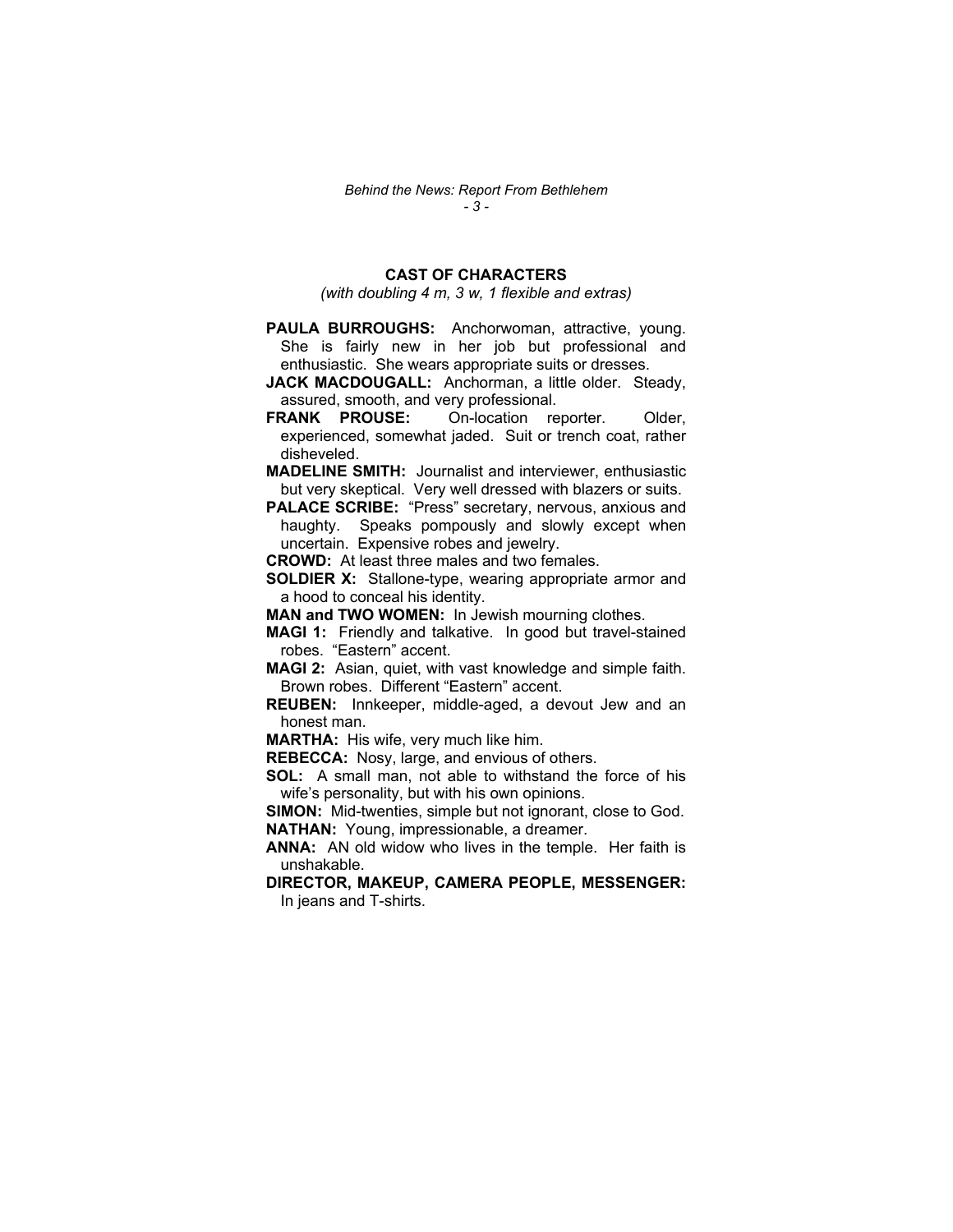*Behind the News: Report From Bethlehem - 4 -* 

**A NOTE ON CASTING:** The roles of Jack, Paula, Frank, Madeline and the TV Director cannot be doubled. At least two additional men can play the roles of the Scribe and Soldier; both Magi; Reuben and Sol; and Simon and Nathan. One woman can play the roles of Martha, Rebecca and Anna. Additional actors can play the roles of the TV studio staff and crowds in Jerusalem and Bethlehem.

### **COSTUMES**

Actors in Biblical roles wear appropriate Biblical attire.

#### **SETTING**

On one side of the stage is a television news desk with two chairs, mikes, some papers on the desk, and a backdrop with the words "Behind the News" in large letters. In front of them is at least one camera, preferably two, which can be real or fake. They must be placed so that they are visible but do not block anyone's view. There should be a phone somewhere in the area.

On the other side of the stage is a large video screen (or a TV with VCR) that can be seen and heard by the audience. The interviews may be taped ahead of time and shown at the appropriate times, or a large fake screen can be set up so that the interviews can be done on stage as though they are coming on a screen. A bed with a small table and telephone to the side of it is behind the "screen" which is moved away at the appropriate moment.

#### **PROPS**

Powder puff, several sheets of paper, comb.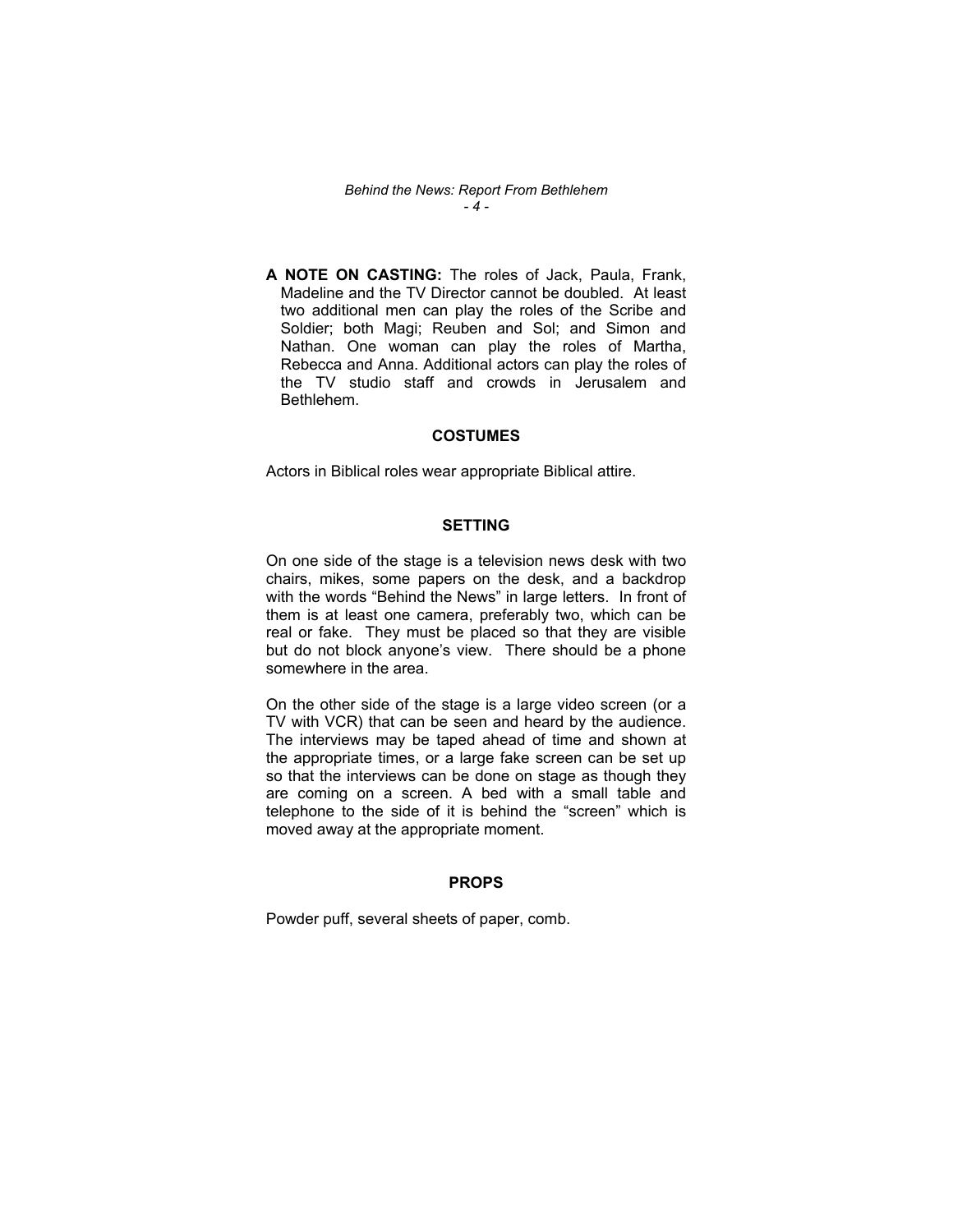#### *Behind the News: Report From Bethlehem - 5 -*

## **SCENE 1**

*(Before the curtain or an offstage voice.)* 

ANNOUNCER: When Jesus Christ was born in Bethlehem, there were only shepherds to gaze in awe. But what if television had been invented? We would like you to imagine, just for a short while, that a time warp anomaly has enabled people here in North America to watch the events that took place nearly two thousand years ago. Let us imagine then, full coverage bringing the birth of God's Son into our homes.

*(AT RISE: DIRECTOR, CAMERA PEOPLE, MAKE-UP PERSON, PAULA, and JACK enter. They take their places. Paula and Jack are seated behind the desk.)* 

DIRECTOR: Okay, everyone in place. Paula, relax. You look great! Jack needs some powder. *(MAKE-UP PERSON runs in to dust HIS nose and forehead.)* Okay, we're ready. This show may take some unexpected curves. We're using breaking news, so that's always exciting. Look eager, but in control. And 5, 4, 3, 2, 1 we're on air.

#### *(Cameras could have a red light on if possible.)*

PAULA: Good evening. I am Paula Burroughs. JACK: I'm Jack MacDougall. And this is "Behind the News." PAULA: Our story tonight was to have centered on the coinage system recently introduced in Rome by Caesar Augustus. But in the past hours we have been informed that King Herod of Judea, a small country in Palestine, has sent soldiers to the town of Bethlehem. Reliable sources tell us that the soldiers have been ordered to eliminate all male babies under the age of two years.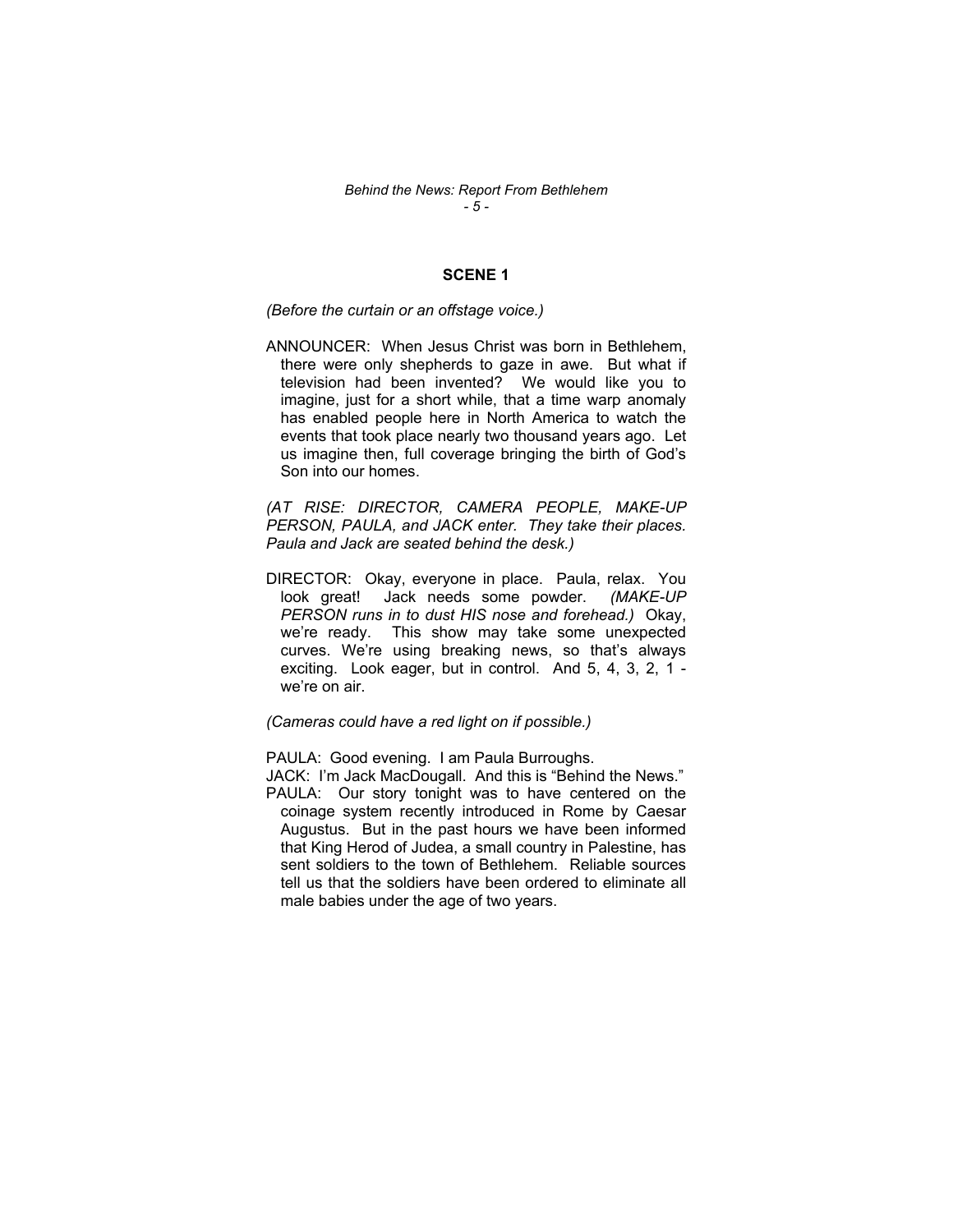#### *Behind the News: Report From Bethlehem - 6 -*

- JACK: We are working right now to confirm these reports, but King Herod and his advisors are meeting inside the palace in Jerusalem and have refused to speak to any reporters. We have ascertained, however, that a detail of soldiers under the leadership of Captain Benzoraph left Jerusalem early this morning and may even now be carrying out this grim order.
- PAULA: Jack, is there no way to stop the soldiers?
- JACK: From what we have learned, it's probably too late. We hope to be able to update everyone soon. Any moment now, we're expecting a message from our journalist in Bethlehem. *(MESSENGER comes in and puts a paper in front of JACK, he becomes animated and faces the camera.)* In fact, I have just received word that Madeline Smith has arrived in Bethlehem, and is standing by. *(JACK turns to the screen, as does PAULA.)* Are you there, Madeline?
- MADELINE: I'm here, all right, Jack. What I have to tell you about what has gone on here is absolutely shocking! Babies are dead and dying all about us. Some men and women have also been killed as they tried to stop the soldiers. These men were merciless, and the scene is one of intense sorrow and total disbelief. No one knows why this has happened. All the soldiers will say is that they were following King Herod's orders. No one has given any indication of the reason behind these atrocities.
- PAULA: How are the people in Bethlehem taking this state of affairs?
- MADELINE: This is a small community, Paula, where people know each other well, and many are related. They are all in a state of shock. But I sense also a lot of anger, and that may cause a backlash, perhaps against Herod himself.
- JACK: Have you found anyone we can talk with who can venture an idea as to why this has happened?
- MADELINE: No one, Jack. The only comment I have heard came from an old man, a scribe, who quoted a verse from the Holy Scriptures.